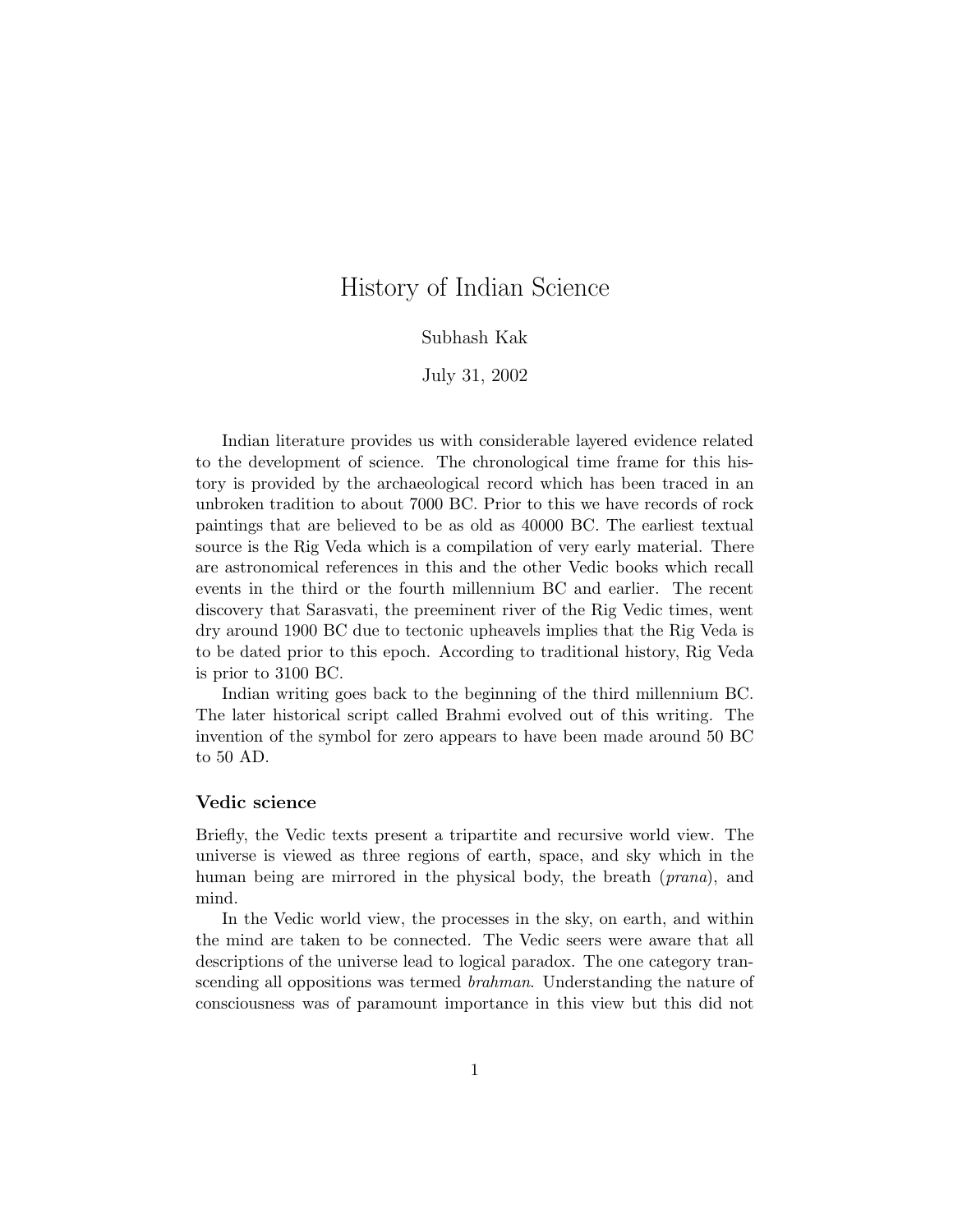mean that other sciences were ignored. Vedic ritual was a symbolic retelling of this world view.

Knowledge was classified in two ways: the lower or dual; and the higher or unified. The seemingly irreconciliable worlds of the material and the conscious were taken as aspects of the same transcendental reality.

The idea of complementarity was at the basis of the systematization of Indian philosophic traditions as well, so that complementary approaches were paired together. We have the groups of: logic  $(Nyawa)$  and physics (Vaisheshika), cosmology (Sankhya) and psychology (Yoga), and language (*Mimamsa*) and reality (*Vedanta*). Although these philosophical schools were formalized in the post-Vedic age, we find the basis of these ideas in the Vedic texts.

The Sankhya and the Yoga systems take the mind as consisting of five components: manas, ahankara, chitta, buddhi, and atman. Manas is the lower mind which collects sense impressions. Ahankara is the sense of I-ness that associates some perceptions to a subjective and personal experience. Once sensory impressions have been related to I-ness by ahankara, their evaluation and resulting decisions are arrived at by buddhi, the intellect. Chitta is the memory bank of the mind. These memories constitute the foundation on which the rest of the mind operates. But chitta is not merely a passive instrument. The organization of the new impressions throws up instinctual or primitive urges which creates different emotional states. This mental complex surrounds the innermost aspect of consciousness, which is called atman, the self, or brahman.

# **Physics and chemistry**

The Vaisheshika system considers nine classes of substances, some of which are nonatomic, some atomic, and others all-pervasive. The nonatomic ground is provided by the three substances ether, space, and time, which are unitary and indestructible; a further four, earth, water, fire, and air are atomic composed of indivisible, and indestructible atoms; self (atman), which is the eighth, is omnipresent and eternal; and, lastly, the ninth, is the mind (manas), which is also eternal but of atomic dimensions, that is, infinitely small.

The atoms combine to form different kinds of molecules which break up under the influence of heat. The molecules come to have different properties based on the influence of various potentials (tanmatras).

Heat and light rays are taken to consist of very small particles of high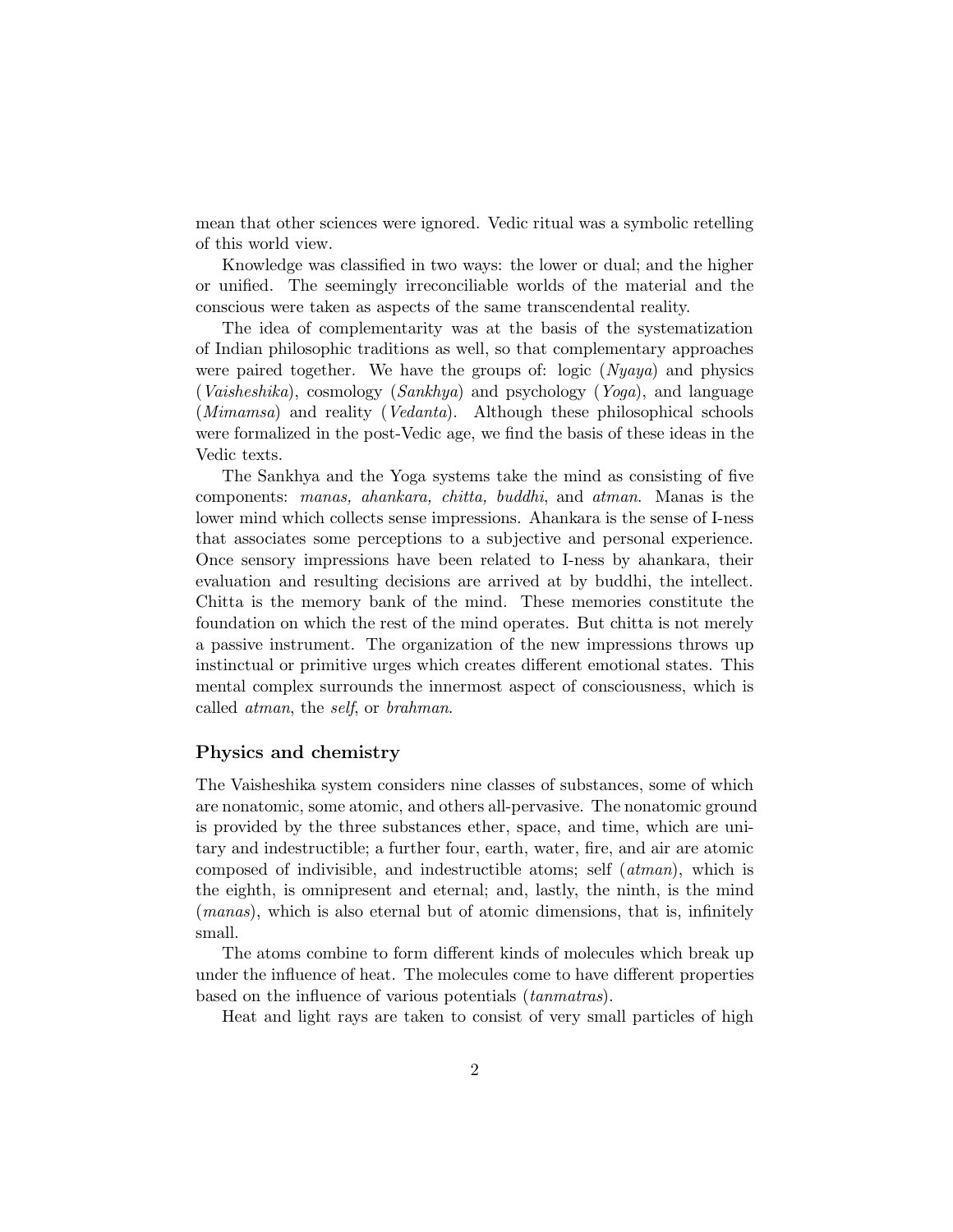velocity. Being particles, their velocity is finite.

The gravitational force was perceived as a wind. The other forces were likewise mediated by atoms of one kind or the other.

Indian chemistry developed many different alkalis, acids and metallic salts by processes of calcination and distillation, often motivated by the need to formulate medicines. Metallurgists developed efficient techniques of extraction of metals from ore.

# **Geometry and mathematics**

Indian geometry began very early in the Vedic period in altar problems as in the one where the circular altar (earth) is to be made equal in area to a square altar (heavens). Two aspects of the "Pythagoras" theorem are described in the texts by Baudhayana and others. The geometric problems are often presented with their algebraic counterparts. The solution to the planetary problems also led to the development of algebraic methods.

# **Binary numbers**

Binary numbers were known at the time of Pingala's Chhandahshastra. Pingala, who lived about the fifth century BC used binary numbers to classify Vedic meters. The knowledge of binary numbers indicates a deep understanding of arithmetic.

#### **Astronomy**

Using hitherto neglected texts, an astronomy of the third millennium BC has been discovered recently. Yajnavalkya (1800 BCE ?) knew of a 95-year cycle to harmonize the motions of the sun and the moon and he also knew that the sun's circuit was asymmetric.

Astronomical numbers played a central role in Vedic ritual. Part of the ritual was to devise geometrical schemes related to the lengths of the solar and the lunar years. The organization of the Vedic books was also according to an astronomical code. To give just one example, the total number of verses in all the Vedas is 20,358 which equals 261 x 78, a product of the sky and atmosphere numbers of the Vedic ritual!

The second millennium text Vedanga Jyotisha of Lagadha went beyond the earlier calendrical astronomy to develop a theory for the mean motions of the sun and the moon. This marked the beginnings of the application of mathematics to the motions of the heavenly bodies. An epicycle theory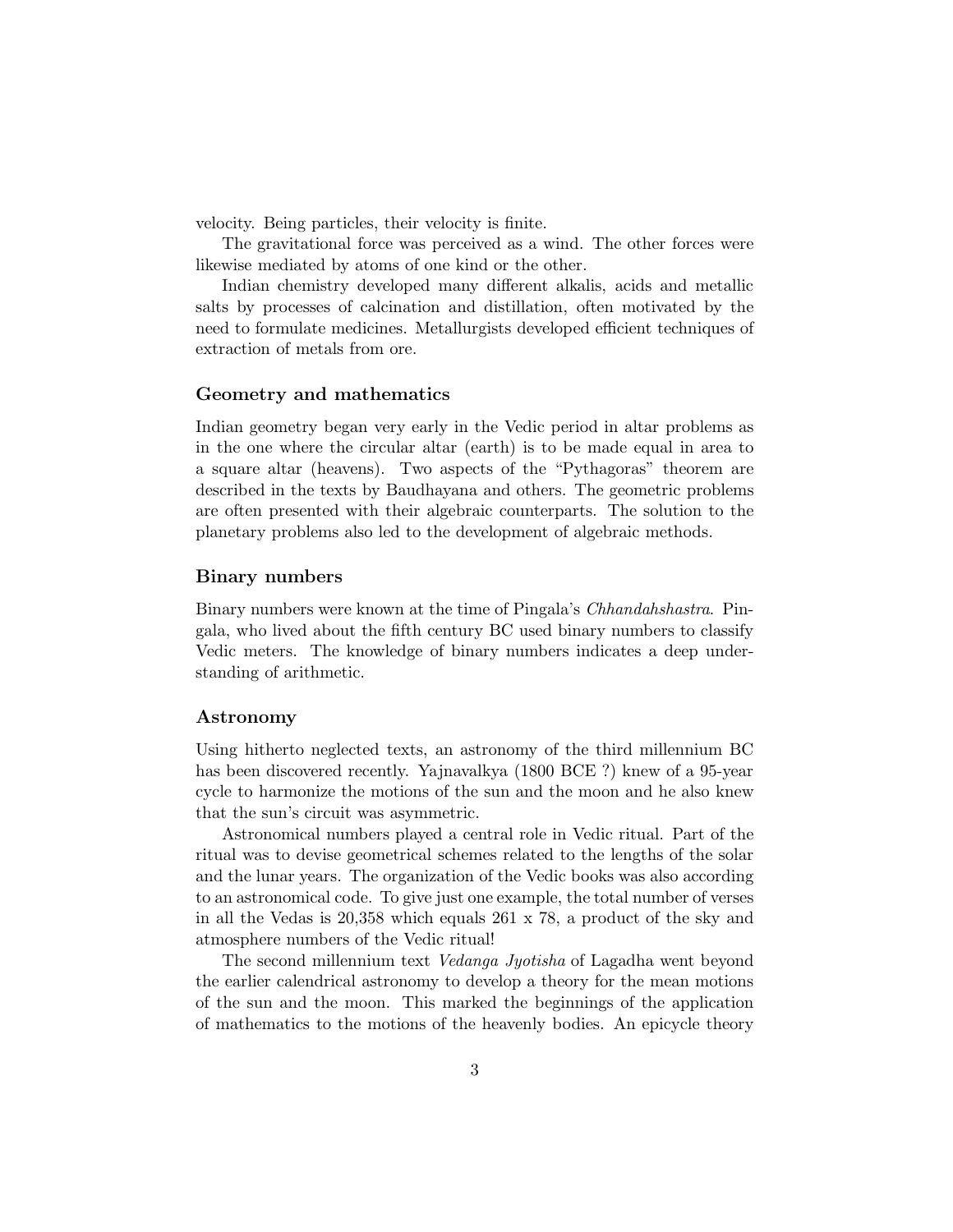was used to explain planetary motions. Later theories consider the motion of the planets with respect to the sun, which in turn is seen to go around the earth.

# **Cosmology**

The doctrine of the three constituent qualities: sattva, rajas, and tamas, plays a very important role in the Sankhya physics and metaphysics. In its undeveloped state, cosmic matter has these qualities in equilibrium. As the world evolves, one or the other of these become preponderant in different objects or beings, giving specific character to each.

The recursive Vedic world-view requires that the universe itself go through cycles of creation and destruction. This view became a part of the astronomical framework and ultimately very long cycles of billions of years were assumed. Indian evolution takes the life forms to evolve into an increasingly complex system until the end of the cycle. The categories of Sankhya operate at the level of the individual as well. Life mirrors the entire creation cycle and cognition mirrors a life-history.

Cosmological speculations led to the belief in a universe that goes through cycles of creation and destruction with a period of 8.64 billion years. Related to this was the notion that light traveled with a speed of 186,000 miles per second. Since these numbers were not obtained throught experimentation, the accuracy of these figures must be seen as remarkable coincidence.

#### **Grammar**

Panini's grammar (5th century BC) provides 4,000 rules that describe the Sanskrit of his day completely. This grammar is acknowledged to be one of the greatest intellectual achievements of all time. The great variety of language mirrors, in many ways, the complexity of nature and, therefore, success in describing a language is as impressive as a complete theory of physics. It is remarkable that Panini set out to describe the entire grammar in terms of a finite number of rules. Scholars have shown that the grammar of Panini represents a universal grammatical and computing system. From this perspective it anticipates the logical framework of modern computers.

# **Medicine**

Ayurveda, the Indian medicine system, is a holistic approach to health that builds upon the tripartite Vedic approach to the world. Health is maintained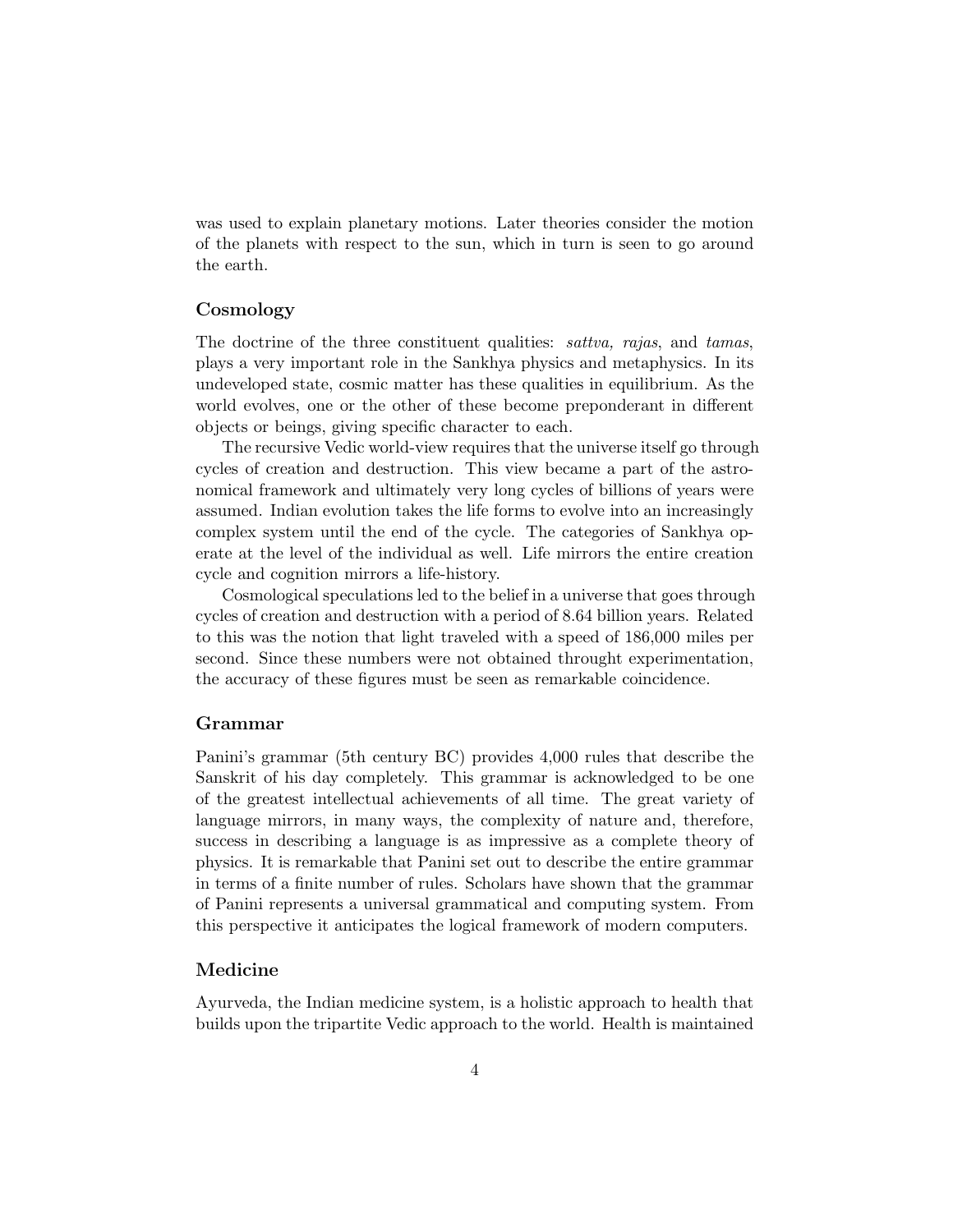through a balance between three basic humors (dosha) of wind (vata), fire (pitta), and water (kapha). Charaka and Sushruta are two famous early physicians.

Indian surgery was quite advanced. The caesarian section was known, bone-setting reached a high degree of skill, and plastic surgery was known.

# **The Medieval Period**

Astronomical texts called siddhantas begin appearing sometime in the first millennium BC. According to tradition there were 18 early siddhantas of which only a few have survived. Each siddhanta is an astronomical system with its own constants. Some of the famous astronomer-mathematicians that arose in India's long medieval period are listed below.

**Aryabhata** In his book Aryabhatiyam, Aryabhata (born 476) sketched his mathematical, planetary, and cosmic theories. The parameters of Aryabhatiyam have, as their origin, the date of Friday, 18th February, 3102 BC. Aryabhata took the earth to spin on its axis; this idea appears to have been his innovation. Aryabhata was aware of the relativity of motion as is clear from this passage in his book,"Just as a man in a boat sees the trees on the bank move in the opposite direction, so an observer on the equator sees the stationary stars as moving precisely toward the west."

**Brahmagupta** Born in 598 in Rajasthan, Brahmagupta wrote his masterpiece, Brahmasphuta Siddhanta, in 628. His school, which was a rival to that of Aryabhata, has been very influential in western and northern India. Brahmagupta's work was translated into Arabic in the eighth century at Baghdad and it became famous in the Arabic world as Sindhind and it influenced Islamic astronomy.

One of Brahmagupta's chief contributions is the solution of a certain second order indeterminate equation which is of great significance in number theory.

**Bhaskara** Belonging to the Karnataka region, Bhaskara (born 1114), was an outstanding mathematician and astronomer. Amongst his mathematical contributions is the concept of differentials. He was the author of Siddhanta Shiromani, a book in four parts: (i) Lilavati on arithmetic, (ii) Bijaganita